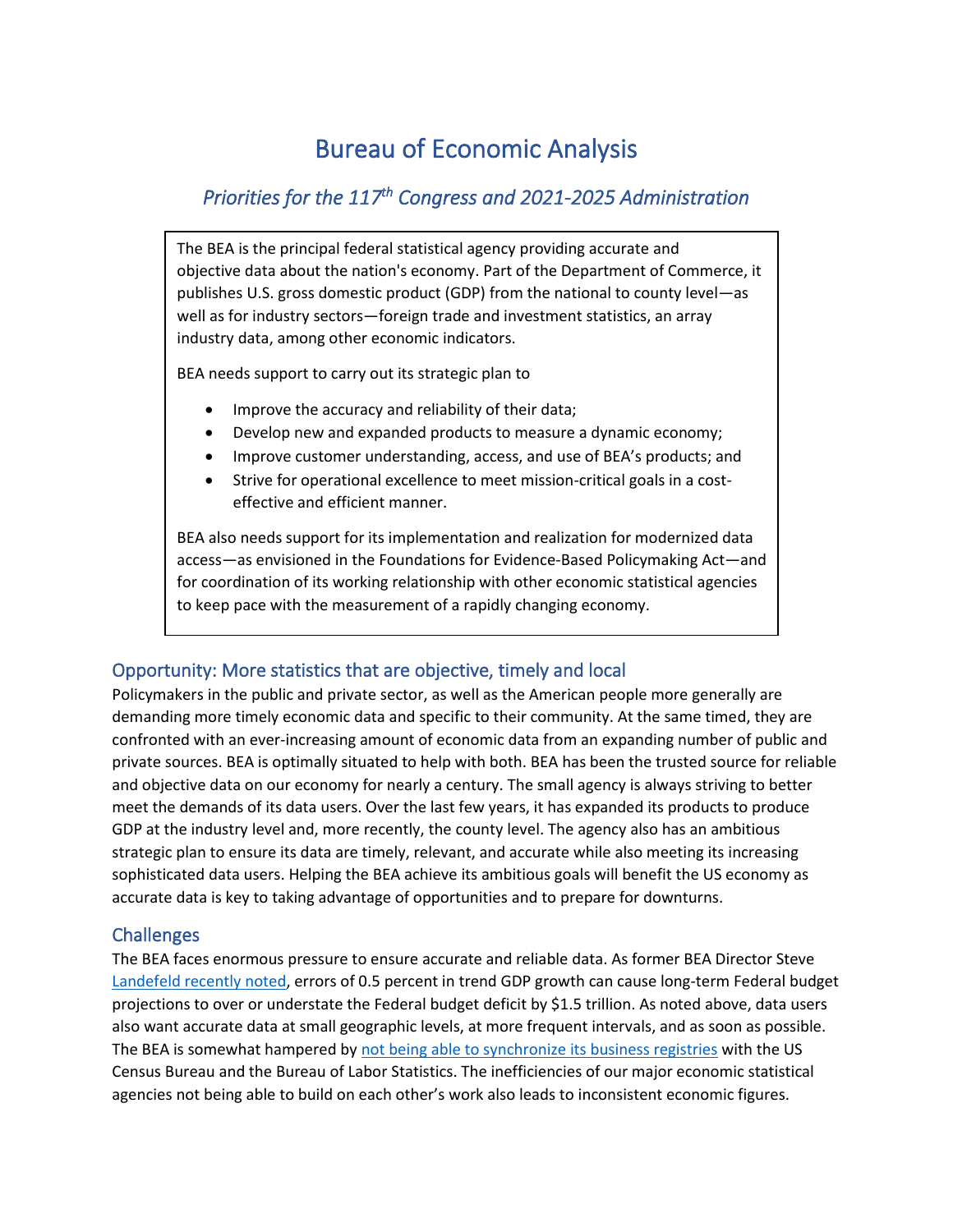The BEA, and therefore our economy in general, could benefit from strong administration support for BEA's strategic plan, which may include additional investments to better serve its data users and to support the US economy.

#### **Priorities**

#### **A. Support BEA implementation of its [2020 Strategic Plan](https://www.bea.gov/system/files/2020-07/bea-2020-strategic-plan.pdf)**

1. *Accuracy and Reliability*: Improve the accuracy and reliability of existing statistics through enhanced data, increased collaboration with data partners, and better methods.

1.1. Leverage "big data" and alternative data sources to produce more timely, relevant, and comprehensive statistics.

1.2. Modernize survey data collection and processing to ensure high-quality statistics, while minimizing respondent burden.

1.3. Improve methodologies and presentation of data consistent with international guidelines.

1.4. Harmonize BEA's statistics to improve the accuracy and overall quality of the national, international, industry, and regional accounts.

#### 2. *Relevance*: Develop new and expanded products to measure a dynamic economy.

2.1. Implement the principles and practices of the Federal Data Strategy.

2.2. Build new and expanded datasets to more accurately portray regional and industry trends.

2.3. Develop tools and techniques to better value the digital economy and to further capture technology's role in economic growth.

2.4. Explore new ways of understanding and describing the impact of globalization on the U.S. economy.

2.5. Launch new and improved data products to better measure economic well-being and growth.

2.6. Expand the use of satellite accounts to highlight and provide more information on specific activities or sectors of the economy.

#### 3. *Customer Service*: Improve customer understanding, access, and use of BEA's products.

3.1. Improve and enhance the dissemination of BEA's statistics to respond to expanding communication channels and customer bases.

3.2. Increase outreach to educate new and existing customers about BEA's statistics, to promote the Bureau's data to a diverse audience, and to solicit user feedback.

4. *Operational Excellence*: Strive for operational excellence to meet mission-critical goals in a cost-effective and efficient manner.

4.1. Recruit, retain, and engage a high-caliber workforce.

4.2. Manage and modernize BEA's information technology infrastructure and security protocols to maximize efficiency in the production of the Bureau's statistics and to protect the integrity of BEA's datasets.

4.3. Ensure the continuation of mission-essential functions in an emergency

- B. **Data access** Continue to support the implementation and realization for modernized data access as envisioned in the Foundations for Evidence-Based Policymaking Act.
- C. **Economic statistics modernization**  Continue to consider the optimal working relationship between BEA, Bureau of Labor Statistics, US Census Bureau, and the IRS to keep pace with the measurement of a rapidly changing economy.